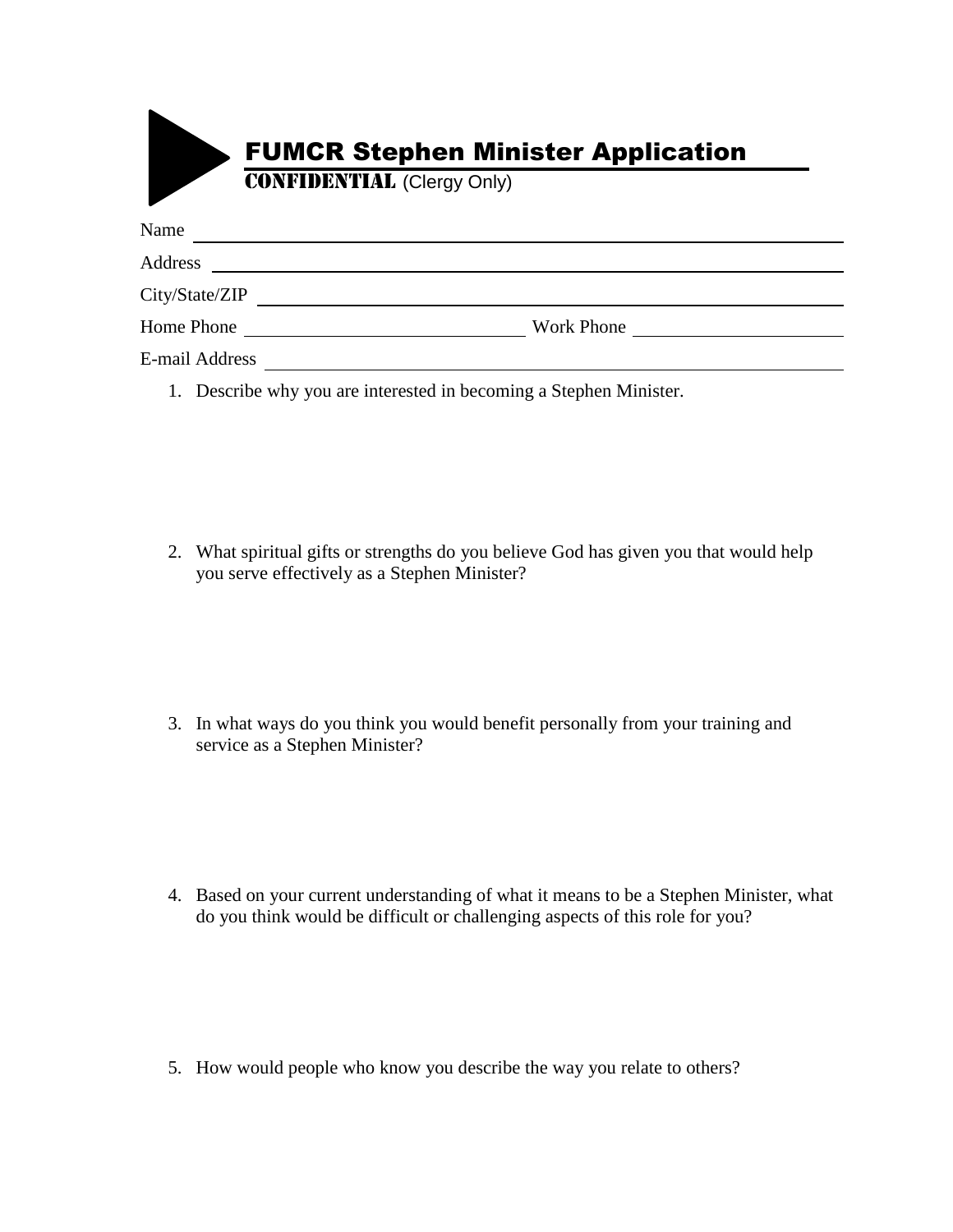- 6. Are you willing to commit to serve faithfully for a period of no less than two years? This includes:
	- a. The initial 50 hours of training;
	- b. Regular visits to your care receiver (weekly or a mutually agreed-upon frequency); and
	- c. Twice-monthly Small Group Peer Supervision.
		- $\Box$  Yes  $\Box$  No

What changes would you need to make in your life in order to fulfill this commitment?

7. Describe briefly your relationship with Jesus Christ.

8. Please provide two references who are not members of this congregation.

| a. Name $\qquad \qquad$ |
|-------------------------|
|                         |
|                         |
|                         |
| b. Name $\qquad \qquad$ |
|                         |
|                         |
|                         |
|                         |

9. Have you ever trained and served as a Stephen Minister or Stephen Leader at another congregation?

 $\Box$  Yes  $\Box$  No

If yes, please list where and when.